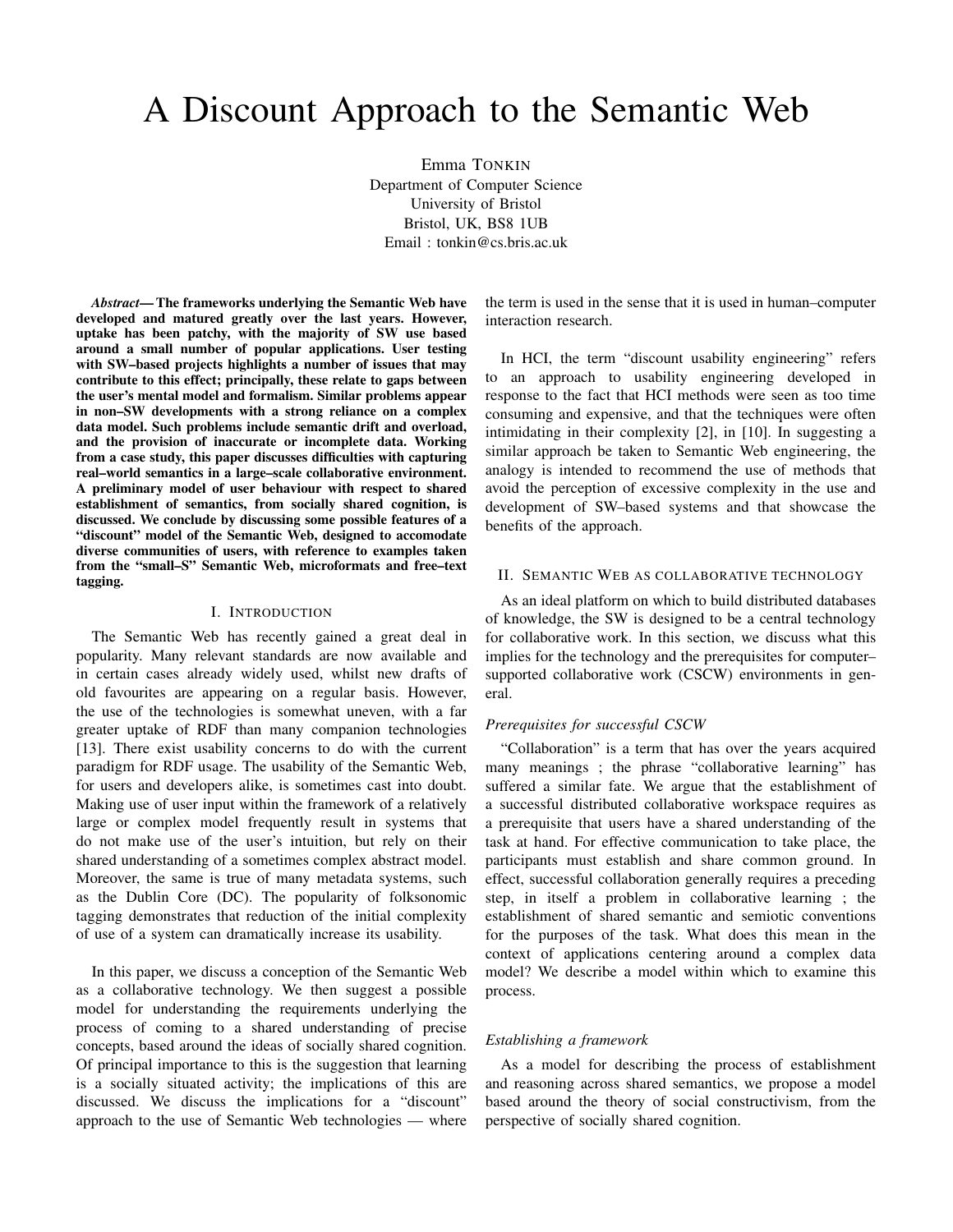There are several theories of learning that could be used in collaborative learning systems [12]. Of these, of particular significance are the socioconstructivist and shared cognition approaches.

*1) Social constructivism:* The theory of constructivism itself comprehends a set of assertions that, together, form a set of theories about learning. The originator of these was Piaget, whose work on theories of learning led to the assertion that each individual learns by a process of interaction, that each individual holds an internal model of the world that is progressively 'reframed' — revised — to fit new information and experiences. Social constructivism builds upon this framework with a series of further assertions arising from the statement that each learner has unique needs and backgrounds. In short, learning is a situated process that takes place and is influenced by a social and cultural environment. It follows from this that within this framework, knowledge itself to some extent is both socially and culturally constructed. Understanding and use of language are dependent on a variety of factors, including context.

*2) Socially shared cognition:* Within the framework of socially situated cognition, the recognition is made that motives and task representations are fundamentally social; that is, the social context within which a cognitive activity takes place is an integral part of an activity. To study an activity in a given environment may not provide generalisable results, therefore; Lave ( [7], in [9]) suggests that learning may be viewed as "moving from relative incompetence to competence within a particular situation of practice". Understanding the result of learning requires understanding of how and within which context the learning process takes place. [9].

Socially situated cognition suggests that internalised thought is not immune to this effect. Thus, decontextualisation is a difficult feat, even within the sciences (see for example [8]). Theories, reasoning and argumentation all show a similar effect. Again, it is worth stressing that this concerns the manner in which individuals reason, and is to a certain extent intuitive. Many of us will recognise the existence of *discourse communities*, for example; communities in which certain standards of speaking and writing are promoted and rewarded [9].

*3) Implications for CSCW:* Language as a tool is incomplete without a shared grounding of participants in the discussion. This process is facilitated by the existence of a shared set of experiences. Many concepts are generally shared, at least within a culture. Other more abstract concepts — where little information is available or where the concept is a consequence of interpretation — are treated differently. The process of interpretation is itself dependent on cultural background.

Tasks that are dependent on shared understanding of a relatively complex model may be said to be at a particular disadvantage, especially if it is the case that the model is not directly analogous to a set of concepts that are likely to be shared by all participants. Each participant in such a task must negociate a shared understanding — a process that is greatly complicated by distance, asynchronicity of communication channels (meaning that no immediate feedback is received), and other confounding factors such as cultural, social and linguistic differences.

A relevant example of such a task set is the development, use and reuse of a shared metadata schema and underlying data model.

# *Human factors in semantic encoding*

There are also consistency issues which are explicitly to do with inconsistencies in the understanding of the semantic nature of a term. These sometimes occur due to a conscious repurposing, but may also result from a user–level reinterpretation of the term in question.

## *Differing interpretations of use*

Whilst the artifact may appear from the designer's perspective to have a very clear set of use cases, the user's interpretation of the tool's use may differ.

In practice, an artifact designed for use in a given context may be reused in many others; in each use a knowledge set is built around that artifact, yet each community may conceive of it differently. Promoting a shared understanding of the model is an absolute necessity in eliciting high–quality input from contributors to the system. Again, it is important to restate that this is neither a new problem nor resultant from the peculiarities of the semantic web; it is a problem resulting from the difficulties of distributed collaborative work in general.

#### III. THE "DISCOUNT" SEMANTIC WEB

Considering a couple of today's "small–S semantic web" applications with respect to the model described above provides some interesting evidence. Such applications are relatively simple. For example, collaborative tagging places no burden on the user to provide accurate or unambiguous information, leaving the system to interpret the semantics underlying the instances of use of a given term and to sort the wheat from the chaff when indexing and ranking searches. Microformats by contrast place a small burden on the user or developer to read and correctly use the markup provided, but are designed to closely fit a real–world situation for example, the calendar specification allows events to be described. The date and time at which an event starts and end are a matter of no debate, since they are not in any sense interpretive. Similarly, the microformat draft describing news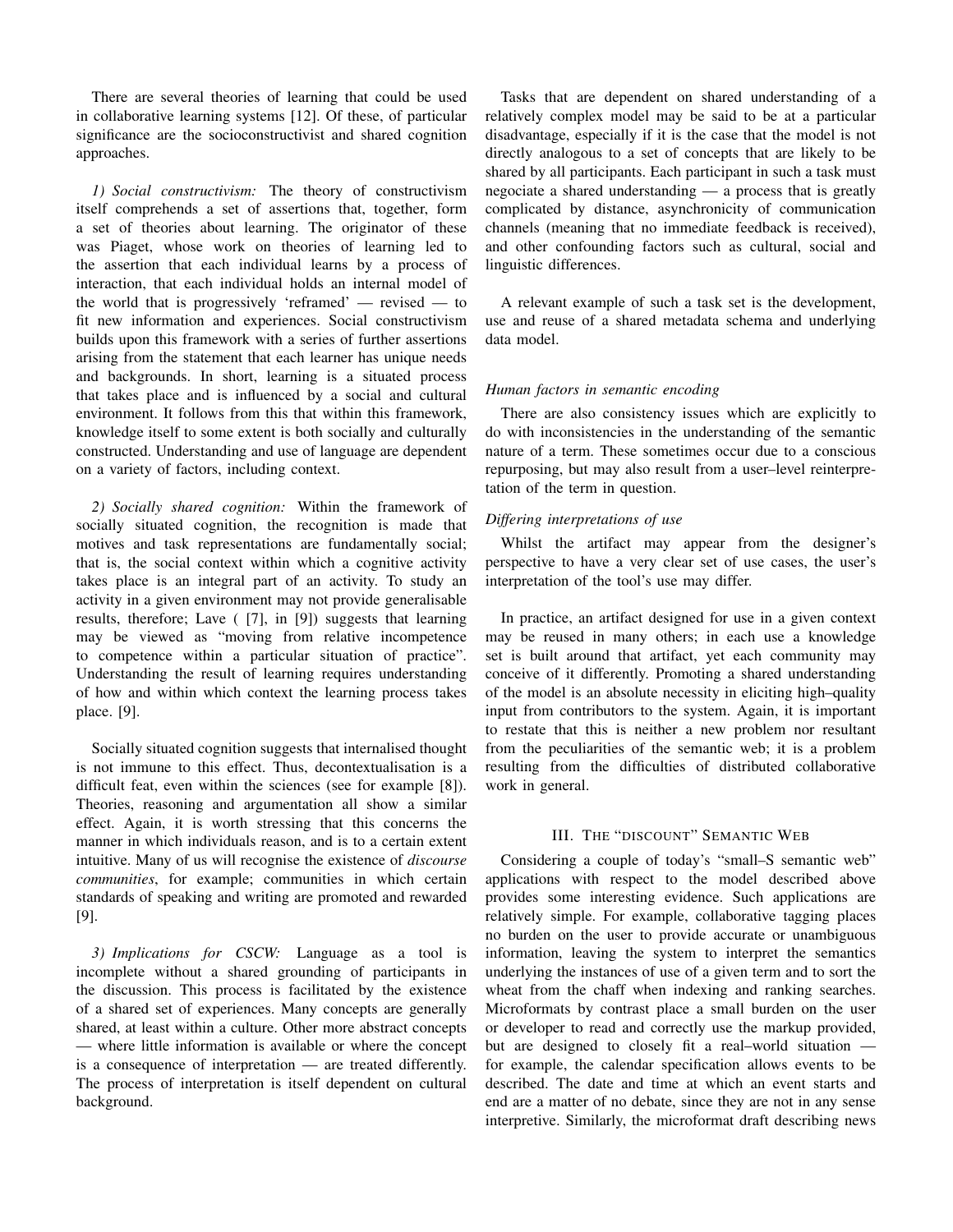items does not admit a great deal of ambiguity. Even so, however, there are clear differences between applications of the draft, suggesting that different implementations have been designed by individuals who interpreted the draft differently.

## *A. Collaborative tagging*

Free–text tagging is, typically, entirely unstructured in nature. There is no attempt to disambiguate between homonyms or homographs; a tag is merely a short segment of plain–text data provided by the user. A brief review of the uses of free–text tags is available in [1] and [4]. Tagging in this manner is recognised as an activity with low cognitive cost [11] and widespread appeal. Nonetheless, there is considerable discussion about the failings of the free–text tag. Each individual — either alone or within a community — tag in an individualised way (a clue as to the underlying mechanisms can be found in experiments such as the work reported by Krauss and Fussell [6]). For this reason, tags vary widely in usefulness as part of a search and retrieval exercise.

#### *B. Microformats*

There are as of the present time several microformat drafts. They are not as yet very widely used; however, there is a great deal of interest shown in their development. It is reasonable to spend a few moments examing the ideas behind microformats and the characteristics that add to the appeal of the specifications.

The microformats.org web site states the design philosophy clearly as "for humans first, and machines second". By this, it is meant that microformats are principally designed for ease of use. In reality, microformat specifications simply specify markup by which simple semantics in certain domains can be encoded within standard HTML web pages. Microformat drafts exist encoding a number of familiar specifications : hCalendar, based on iCalendar; hCard, a representation of the vCard standard; hAtom, based on a subset of the Atom syndication format, and so forth. It is notable in browsing these specifications that several are based around physical objects or familiar tasks or events. Microformats are designed according to the following philosophy [5], "Rather than creating schemas and formats based on a theoretical or idealistic view of how people should be publishing on the Web, with microformats we prefer to observe and standardize on common, emergent behavior."

# IV. USABILITY RECOMMENDATIONS

A "discount" approach to the Semantic Web, then, is one that successfully marries the aims of the SW with acceptable usability of the resulting applications and artifacts. The above examples provide us with some idea of what such an approach might resemble. The designer of a system making use of user input or manipulation of semantically rich data is faced with a difficult trade–off; cognitive cost, confusion and inconsistency versus excessively contextualised and muddled data. The use of machine learning techniques and (traditional) semantic tagging on user input permits such data to be reused. The penalty for this may be the need for occasional interactions for repair, or for the elicitation of additional information. The result, however, is an interface that — at least to some extent — can be said to 'speak the user's language'.

There are a number of general heuristics that can be said to underly the design of discount, "small–S" semantic web technologies. These include the following :

#### *A. Reduce cognitive load/cost*

One outcome of the experiment described by Krauss and Fussell [6] is the suggestion that, in performing a task for oneself alone, one is required only to consider one's own underlying knowledge. Writing for others requires one to build up — or at any rate to utilise — a representation of the shared knowledge available to all participants. This implies that the latter may be a more complex process, and one with a higher risk of failure.

#### *B. Use clear, unambiguous semantics*

Clarity in modelling is difficult to achieve and maintain over time. The way in which we think about processes, tasks and artifacts may change over time. Models (statistically derived or overtly descriptive) generally require periodic revision. Examining real–world examples of uses of DC metadata, such as that of Dushay and Hilman [3], shows that certain elements in DC metadata appear to be more consistently applied than others. Eliciting the presence and operation — of such apparently stable elements within the framework of a given task is part of the process of design and maintenance in a user–centred approach to development of user–facing SW applications.

# *C. Graceful handling of imperfect data*

User input is often inaccurate or incomplete. Handling the tradeoff between accuracy and quantity of data is a design requirement that can often be built into the model at an early stage.

Handling data that is available, but in some way suspect — for example, it does not validate according to the relevant schema, or appears to be incorrectly formed according to evaluation by use of a relevant machine learning technique — can be accomplished by the use of markers explicitly built into the data model. This recommendation could be said to be largely equivalent to the use of a sandbox, as is used in wikis and elsewhere to provide a safe environment for users to take their first steps with the technology.